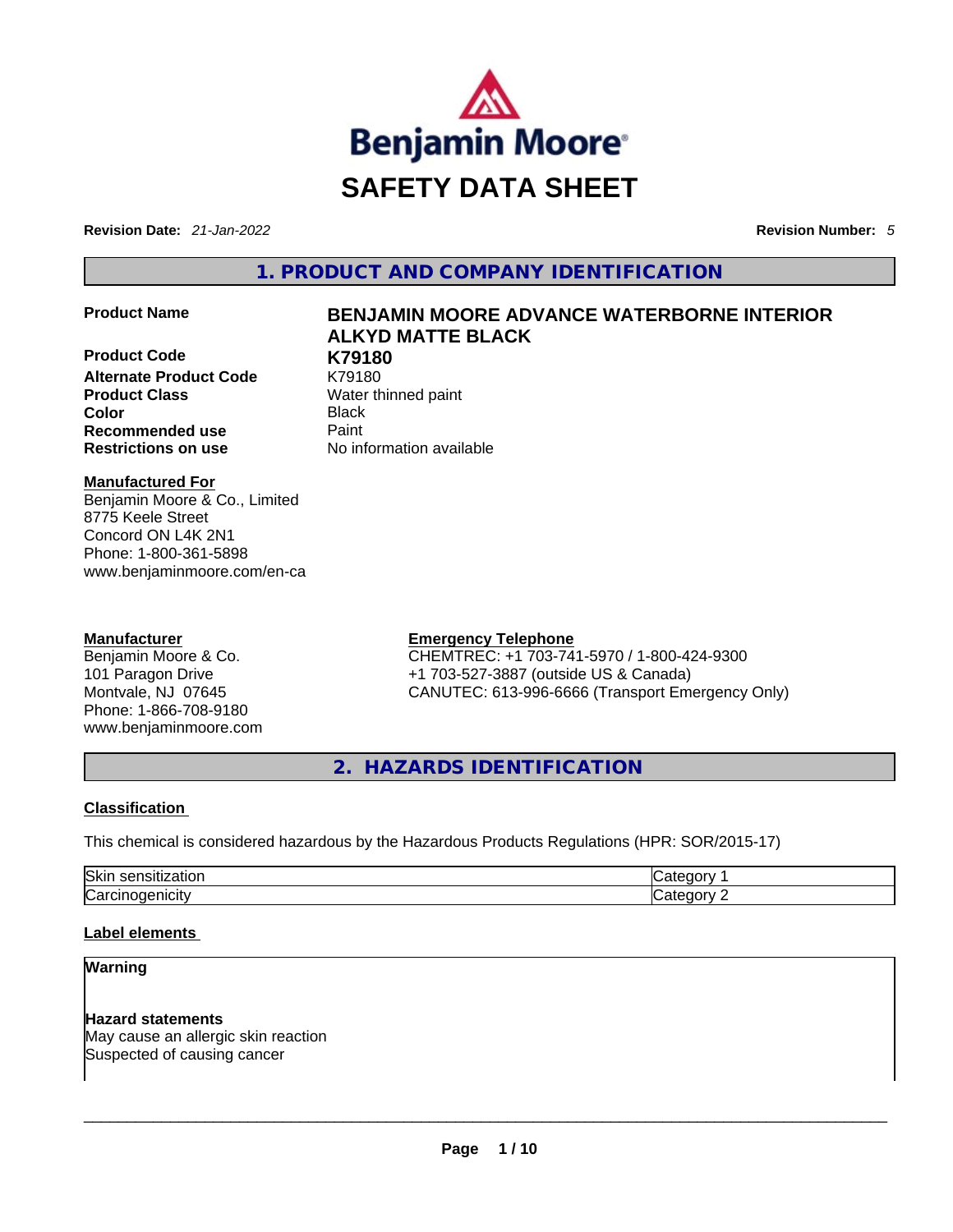

**Appearance** liquid **Odor 11** and **Odor 11** and **Odor 11** and **Odor 11** and **Odor 11** and **Odor** 11 and **Odor** 11 and **Odor** 11 and **Odor** 11 and **Odor** 11 and **Odor** 11 and **Odor** 11 and **Odor** 11 and **Odor** 11 and **Odor** 

# **Precautionary Statements - Prevention**

Obtain special instructions before use Do not handle until all safety precautions have been read and understood Use personal protective equipment as required Avoid breathing dust/fume/gas/mist/vapors/spray Contaminated work clothing should not be allowed out of the workplace Wear protective gloves

#### **Precautionary Statements - Response**

IF exposed or concerned: Get medical advice/attention **Skin** IF ON SKIN: Wash with plenty of soap and water If skin irritation or rash occurs: Get medical advice/attention Wash contaminated clothing before reuse

## **Precautionary Statements - Storage**

Store locked up

## **Precautionary Statements - Disposal**

Dispose of contents/container to an approved waste disposal plant

# **Other information**

No information available

Avoid breathing vapors or mists

 **WARNING:** This product contains isothiazolinone compounds at levels of <0.1%. These substances are biocides commonly found in most paints and a variety of personal care products as a preservative. Certain individuals may be sensitive or allergic to these substances, even at low levels.

# **3. COMPOSITION INFORMATION ON COMPONENTS**

| <b>Chemical name</b>                      | CAS No.     | Weight-%      | Hazardous Material<br>registry number<br>(HMIRA registry $#$ ) | Date HMIRA filed and<br>Information Review Act date exemption granted<br>(if applicable) |
|-------------------------------------------|-------------|---------------|----------------------------------------------------------------|------------------------------------------------------------------------------------------|
| Nepheline syenite                         | 37244-96-5  | $10 - 30%$    |                                                                |                                                                                          |
| Silicon dioxide, wax coated               | 112926-00-8 | - 5%          |                                                                |                                                                                          |
| Polyalkylene glycol alkyl ether           |             | $-5%$         | <b>HMIRC #9367</b>                                             | Granted: June 10, 2015                                                                   |
| Carbon black                              | 1333-86-4   | $0.5 - 1\%$   |                                                                |                                                                                          |
| Tetramethyl-5-decyne-4,7-diol,<br>2,4,7,9 | 126-86-3    | $0.1 - 0.25%$ |                                                                |                                                                                          |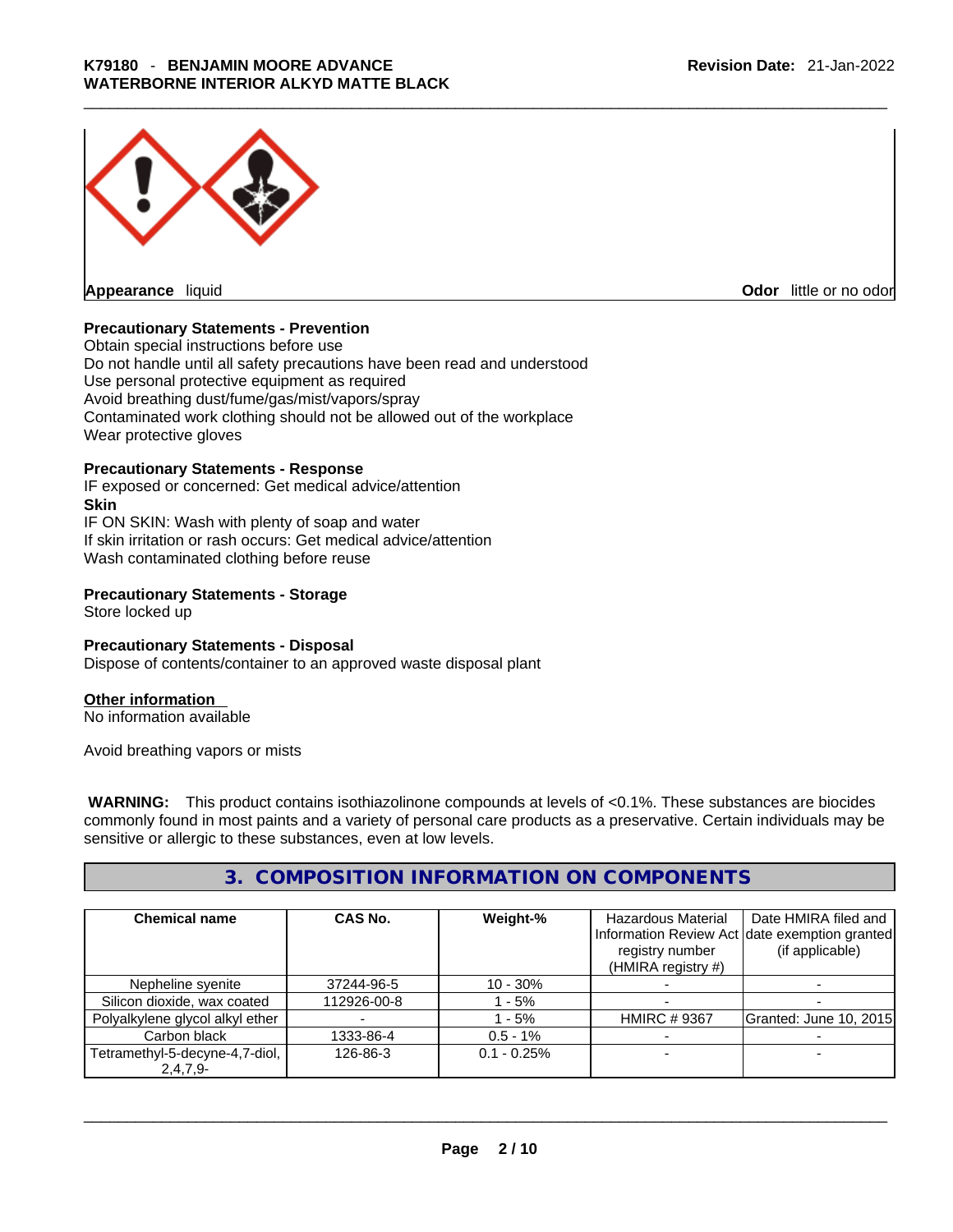\*The exact percentage (concentration) of composition has been withheld as a trade secret

| 4. FIRST AID MEASURES                  |                                                                                                                                                                                                                                        |  |  |
|----------------------------------------|----------------------------------------------------------------------------------------------------------------------------------------------------------------------------------------------------------------------------------------|--|--|
| <b>General Advice</b>                  | No hazards which require special first aid measures.                                                                                                                                                                                   |  |  |
| <b>Eye Contact</b>                     | Rinse thoroughly with plenty of water for at least 15<br>minutes and consult a physician.                                                                                                                                              |  |  |
| <b>Skin Contact</b>                    | Wash off immediately with soap and plenty of water while<br>removing all contaminated clothes and shoes. If skin<br>irritation persists, call a physician. Wash clothing before<br>reuse. Destroy contaminated articles such as shoes. |  |  |
| <b>Inhalation</b>                      | Move to fresh air. If symptoms persist, call a physician.                                                                                                                                                                              |  |  |
| Ingestion                              | Clean mouth with water and afterwards drink plenty of<br>water. Consult a physician if necessary.                                                                                                                                      |  |  |
| <b>Most Important Symptoms/Effects</b> | May cause allergic skin reaction.                                                                                                                                                                                                      |  |  |
| <b>Notes To Physician</b>              | Treat symptomatically.                                                                                                                                                                                                                 |  |  |
|                                        | 5. FIRE-FIGHTING MEASURES                                                                                                                                                                                                              |  |  |
| <b>Suitable Extinguishing Media</b>    | Use extinguishing measures that are appropriate to local                                                                                                                                                                               |  |  |

|                                                                                  | circumstances and the surrounding environment.                                                                                               |
|----------------------------------------------------------------------------------|----------------------------------------------------------------------------------------------------------------------------------------------|
| Protective equipment and precautions for firefighters                            | As in any fire, wear self-contained breathing apparatus<br>pressure-demand, MSHA/NIOSH (approved or equivalent)<br>and full protective gear. |
| <b>Specific Hazards Arising From The Chemical</b>                                | Closed containers may rupture if exposed to fire or<br>extreme heat.                                                                         |
| Sensitivity to mechanical impact                                                 | No.                                                                                                                                          |
| Sensitivity to static discharge                                                  | No                                                                                                                                           |
| <b>Flash Point Data</b><br>Flash point (°F)<br>Flash Point (°C)<br><b>Method</b> | Not applicable<br>Not applicable<br>Not applicable                                                                                           |
| <b>Flammability Limits In Air</b>                                                |                                                                                                                                              |
| Lower flammability limit:<br><b>Upper flammability limit:</b>                    | Not applicable<br>Not applicable                                                                                                             |
| <b>NFPA</b><br><b>Flammability: 0</b><br>Health: 1                               | <b>Instability: 0</b><br><b>Special: Not Applicable</b>                                                                                      |
|                                                                                  |                                                                                                                                              |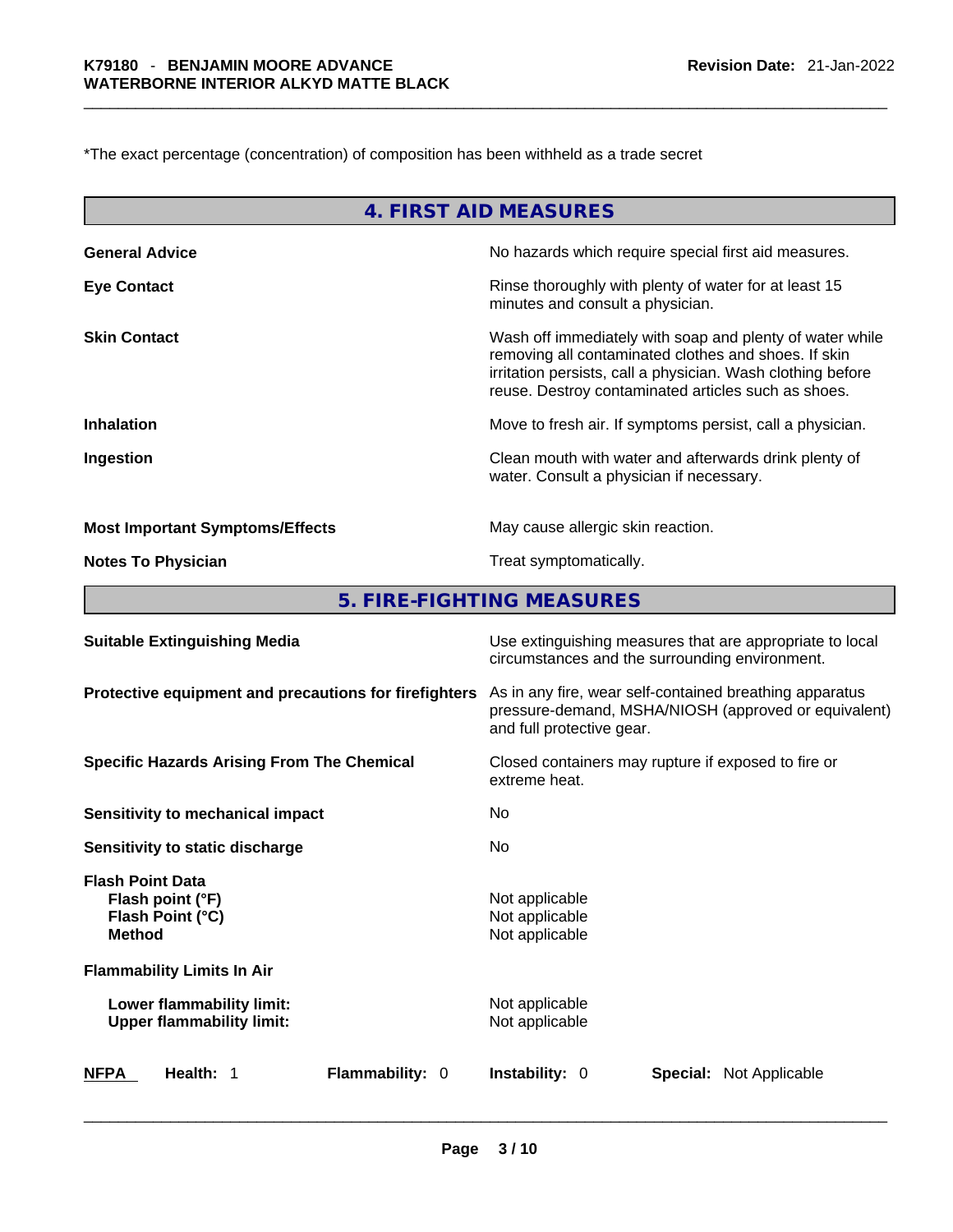#### **NFPA Legend**

- 0 Not Hazardous
- 1 Slightly
- 2 Moderate
- 3 High
- 4 Severe

*The ratings assigned are only suggested ratings, the contractor/employer has ultimate responsibilities for NFPA ratings where this system is used.* 

*Additional information regarding the NFPA rating system is available from the National Fire Protection Agency (NFPA) at www.nfpa.org.* 

# **6. ACCIDENTAL RELEASE MEASURES**

**Personal Precautions Avoid contact with skin, eyes and clothing. Ensure Personal Precautions** adequate ventilation.

**Other Information Department Information Department Intervent further leakage or spillage if safe to do so.** 

**Environmental precautions** See Section 12 for additional Ecological Information.

**Methods for Cleaning Up Example 20 All 20 All 20 All 20 Soak** up with inert absorbent material. Sweep up and shovel into suitable containers for disposal.

# **7. HANDLING AND STORAGE**

**Handling Handling Avoid contact with skin, eyes and clothing. Avoid breathing** vapors, spray mists or sanding dust. In case of insufficient ventilation, wear suitable respiratory equipment.

**Storage Keep container tightly closed. Keep out of the reach of Keep** container tightly closed. Keep out of the reach of

# **Incompatible Materials Incompatible Materials No information available**

**8. EXPOSURE CONTROLS/PERSONAL PROTECTION** 

children.

## **Exposure Limits**

| <b>Chemical name</b>        | <b>ACGIH TLV</b>                                           | <b>Alberta</b>             | <b>British Columbia</b>                                  | Ontario                     | Quebec                       |
|-----------------------------|------------------------------------------------------------|----------------------------|----------------------------------------------------------|-----------------------------|------------------------------|
| Nepheline svenite           | N/E                                                        | N/E                        | N/E                                                      | 10 mg/m $3$ - TWA           | N/E                          |
| Silicon dioxide, wax coated | N/E                                                        | N/E                        | 4 mg/m <sup>3</sup> - TWA<br>1.5 mg/m <sup>3</sup> - TWA | N/E                         | 6 mg/m <sup>3</sup> - TWAEV  |
| Carbon black                | TWA: $3 \text{ mg/m}^3$<br>inhalable particulate<br>matter | $3.5 \text{ mg/m}^3$ - TWA | 3 mg/m <sup>3</sup> - TWA                                | $3$ mg/m <sup>3</sup> - TWA | $3.5 \text{ mg/m}^3$ - TWAEV |

**Legend**

ACGIH - American Conference of Governmental Industrial Hygienists

Alberta - Alberta Occupational Exposure Limits

British Columbia - British Columbia Occupational Exposure Limits

Ontario - Ontario Occupational Exposure Limits Quebec - Quebec Occupational Exposure Limits

N/E - Not established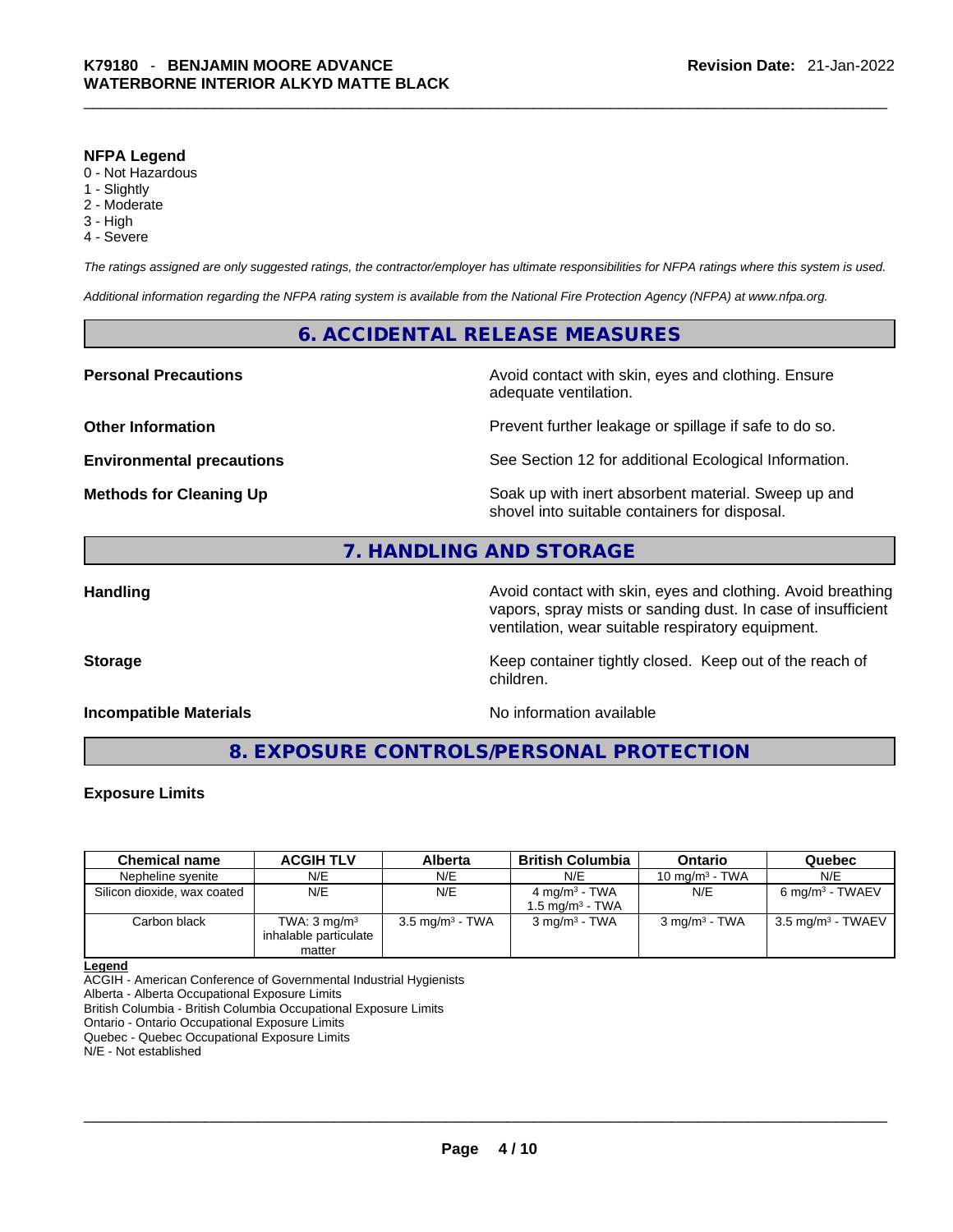# **Personal Protective Equipment**

**Engineering Measures Ensure 2018** Ensure adequate ventilation, especially in confined areas.

**Eye/Face Protection**<br> **Safety glasses with side-shields.**<br> **Skin Protection**<br> **Protective gloves and impervious** Protective gloves and impervious clothing. **Respiratory Protection In case of insufficient ventilation wear suitable respiratory** equipment.

**Hygiene Measures Avoid contact with skin, eyes and clothing. Remove and Avoid contact with skin, eyes and clothing. Remove and** wash contaminated clothing before re-use. Wash thoroughly after handling.

# **9. PHYSICAL AND CHEMICAL PROPERTIES**

| Appearance                           | liquid                   |
|--------------------------------------|--------------------------|
| Odor                                 | little or no odor        |
| <b>Odor Threshold</b>                | No information available |
| Density (Ibs/gal)                    | $10.1 - 10.2$            |
| <b>Specific Gravity</b>              | $1.21 - 1.23$            |
| рH                                   | No information available |
| <b>Viscosity (cps)</b>               | No information available |
| Solubility(ies)                      | No information available |
| <b>Water solubility</b>              | No information available |
| <b>Evaporation Rate</b>              | No information available |
| Vapor pressure                       | No information available |
| Vapor density                        | No information available |
| Wt. % Solids                         | $45 - 55$                |
| Vol. % Solids                        | $35 - 45$                |
| Wt. % Volatiles                      | $45 - 55$                |
| Vol. % Volatiles                     | $55 - 65$                |
| <b>VOC Regulatory Limit (g/L)</b>    | < 50                     |
| <b>Boiling Point (°F)</b>            | 212                      |
| <b>Boiling Point (°C)</b>            | 100                      |
| Freezing point (°F)                  | 32                       |
| <b>Freezing Point (°C)</b>           | 0                        |
| Flash point (°F)                     | Not applicable           |
| Flash Point (°C)                     | Not applicable           |
| <b>Method</b>                        | Not applicable           |
| <b>Flammability (solid, gas)</b>     | Not applicable           |
| <b>Upper flammability limit:</b>     | Not applicable           |
| Lower flammability limit:            | Not applicable           |
| <b>Autoignition Temperature (°F)</b> | No information available |
| <b>Autoignition Temperature (°C)</b> | No information available |
| Decomposition Temperature (°F)       | No information available |
| Decomposition Temperature (°C)       | No information available |
| <b>Partition coefficient</b>         | No information available |

# **10. STABILITY AND REACTIVITY**

**Reactivity** Not Applicable \_\_\_\_\_\_\_\_\_\_\_\_\_\_\_\_\_\_\_\_\_\_\_\_\_\_\_\_\_\_\_\_\_\_\_\_\_\_\_\_\_\_\_\_\_\_\_\_\_\_\_\_\_\_\_\_\_\_\_\_\_\_\_\_\_\_\_\_\_\_\_\_\_\_\_\_\_\_\_\_\_\_\_\_\_\_\_\_\_\_\_\_\_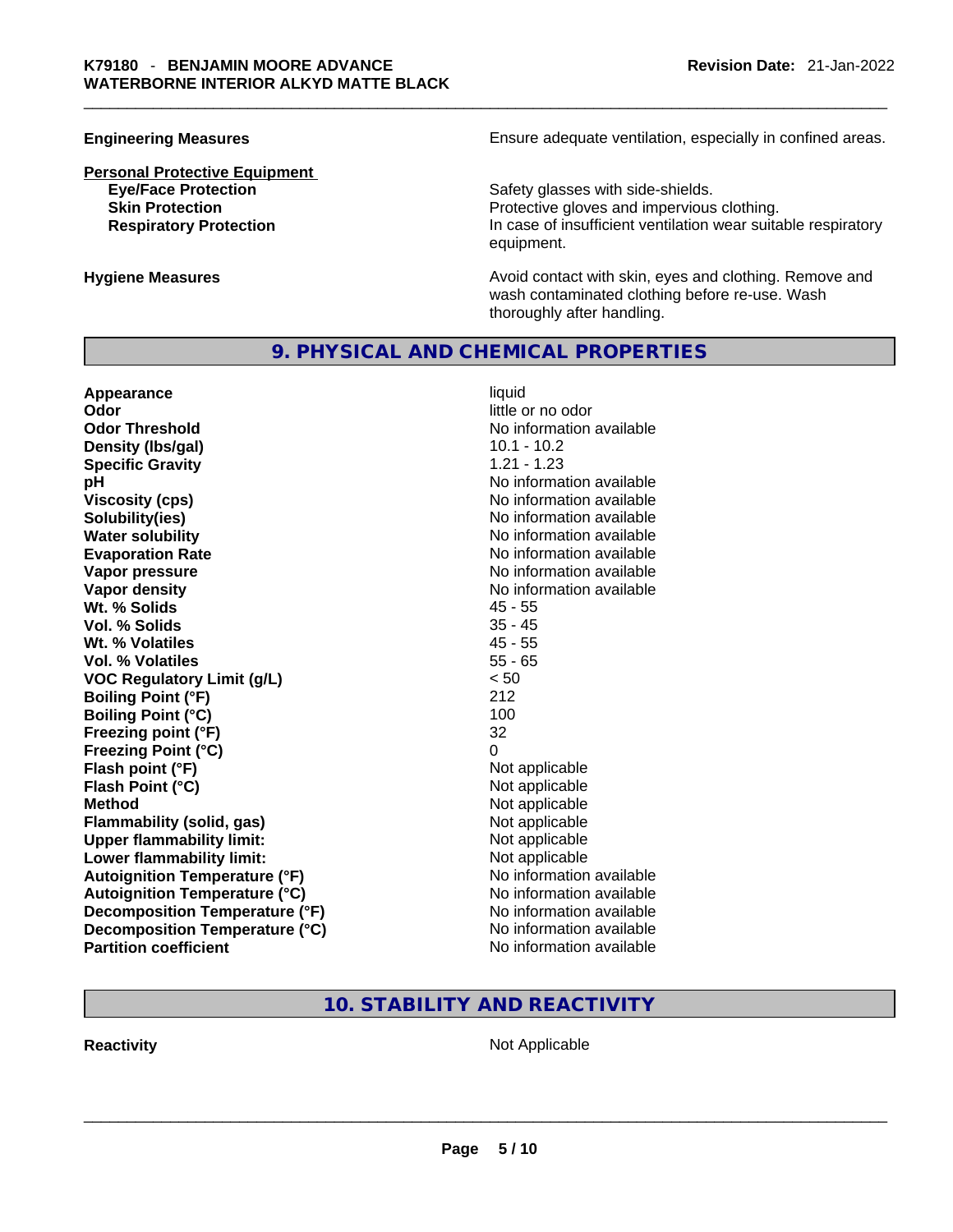| <b>Chemical Stability</b>                 | Stable under normal conditions.          |
|-------------------------------------------|------------------------------------------|
| <b>Conditions to avoid</b>                | Prevent from freezing.                   |
| <b>Incompatible Materials</b>             | No materials to be especially mentioned. |
| <b>Hazardous Decomposition Products</b>   | None under normal use.                   |
| <b>Possibility of hazardous reactions</b> | None under normal conditions of use.     |

# **11. TOXICOLOGICAL INFORMATION**

| <b>Product Information</b>               |  |
|------------------------------------------|--|
| Information on likely routes of exposure |  |

**Principal Routes of Exposure Exposure** Eye contact, skin contact and inhalation. **Acute Toxicity Product Information Internation International Contract Contract Area Available Symptoms related to the physical, chemical and toxicological characteristics Symptoms Symptoms No information available Delayed and immediate effects as well as chronic effects from short and long-term exposure Eye contact <b>Execution** Skin contact **Execution** Skin contact and May cause slight irritation Skin contact material **Skin contact** Prolonged skin contact may cause skin irritation and/or dermatitis. May cause sensitization by skin contact. **Inhalation Inhalation Inhalation of vapors in high concentration may cause** irritation of respiratory system. Avoid breathing vapors or mists.

**Ingestion Ingestion Index is a linear in the line of the line of the line of the line of the line of the line of the line of the line of the line of the line of the line of the line of the line of the line of the line** 

vomiting and diarrhea.

**Sensitization Sensitization May cause an allergic skin reaction. Neurological Effects No information available. Mutagenic Effects Mutagenic Effects No information available. Reproductive Effects No information available. Developmental Effects No information available. Target organ effects No information available. STOT** - single exposure **No information available. STOT** - **repeated exposure** No information available. **Other adverse effects No information available. Aspiration Hazard**  No information available.

**Numerical measures of toxicity**

**The following values are calculated based on chapter 3.1 of the GHS document**

| <b>ATEmix (oral)</b>         | 34500 mg/kg   |
|------------------------------|---------------|
| <b>ATEmix (dermal)</b>       | 2003564 mg/kg |
| <b>Component Information</b> |               |

## **Component Information**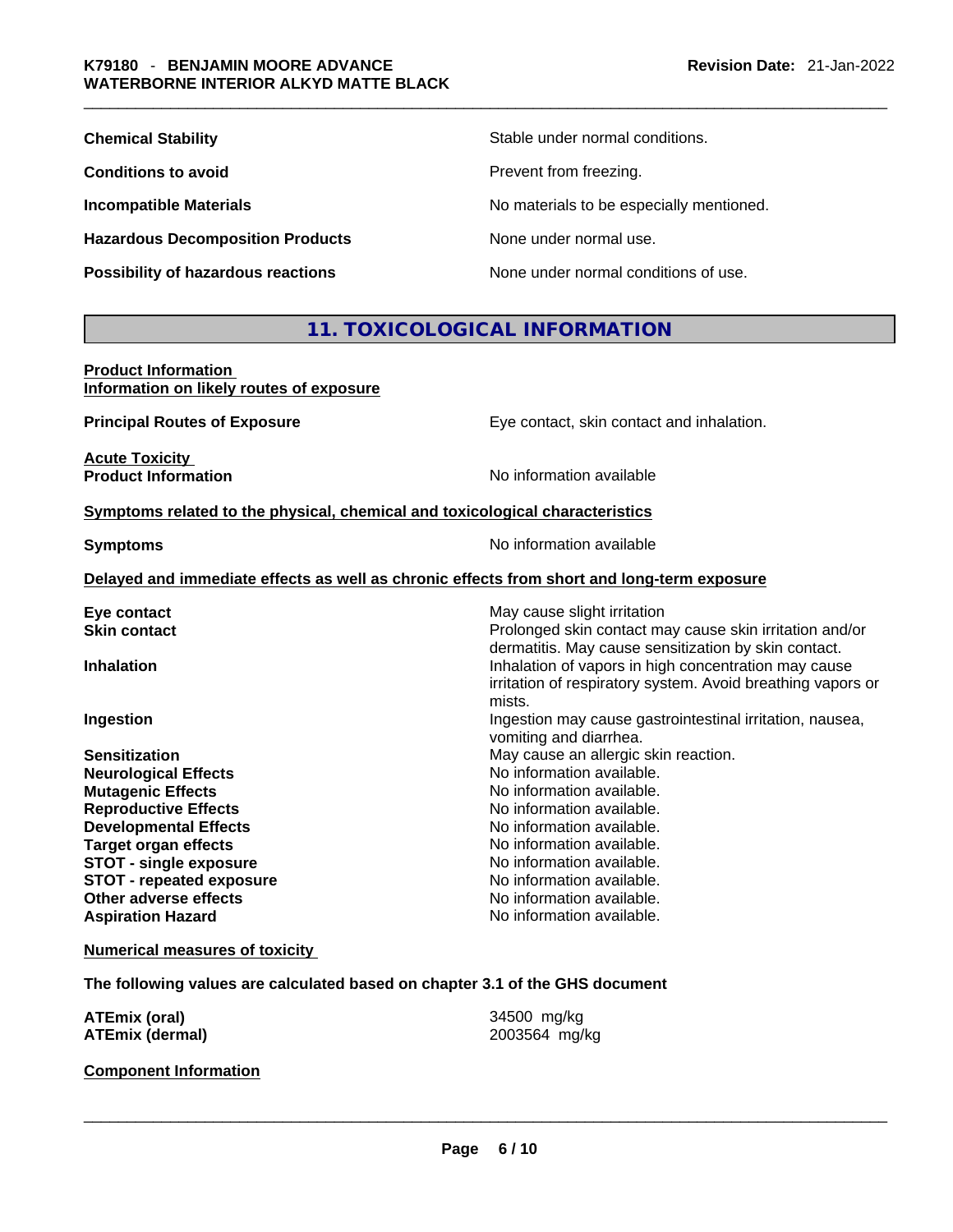| Chemical name                  | Oral LD50             | Dermal LD50           | Inhalation LC50       |
|--------------------------------|-----------------------|-----------------------|-----------------------|
| Carbon black                   | $> 15400$ mg/kg (Rat) | > 3 g/kg (Rabbit)     |                       |
| 1333-86-4                      |                       |                       |                       |
| Tetramethyl-5-decyne-4,7-diol, | $>$ 500 mg/kg (Rat)   | > 1000 mg/kg (Rabbit) | $>$ 20 mg/L (Rat) 1 h |
| $2,4,7,9-$                     |                       |                       |                       |
| 126-86-3                       |                       |                       |                       |

#### **Chronic Toxicity**

#### **Carcinogenicity**

*The information below indicates whether each agency has listed any ingredient as a carcinogen:.* 

| <b>Chemical name</b> | IARC                                   | <b>NTP</b> |
|----------------------|----------------------------------------|------------|
|                      | 2B<br>Possible Human Carcinogen I - د. |            |
| Carbon black         |                                        |            |

## **Legend**

IARC - International Agency for Research on Cancer NTP - National Toxicity Program OSHA - Occupational Safety & Health Administration

**12. ECOLOGICAL INFORMATION** 

# **Ecotoxicity Effects**

The environmental impact of this product has not been fully investigated.

# **Product Information**

# **Acute Toxicity to Fish**

No information available

## **Acute Toxicity to Aquatic Invertebrates**

No information available

#### **Acute Toxicity to Aquatic Plants**

No information available

## **Persistence / Degradability**

No information available.

# **Bioaccumulation**

No information available.

#### **Mobility in Environmental Media**

No information available.

**Ozone**<br>No information available

# No information available \_\_\_\_\_\_\_\_\_\_\_\_\_\_\_\_\_\_\_\_\_\_\_\_\_\_\_\_\_\_\_\_\_\_\_\_\_\_\_\_\_\_\_\_\_\_\_\_\_\_\_\_\_\_\_\_\_\_\_\_\_\_\_\_\_\_\_\_\_\_\_\_\_\_\_\_\_\_\_\_\_\_\_\_\_\_\_\_\_\_\_\_\_ **Component Information**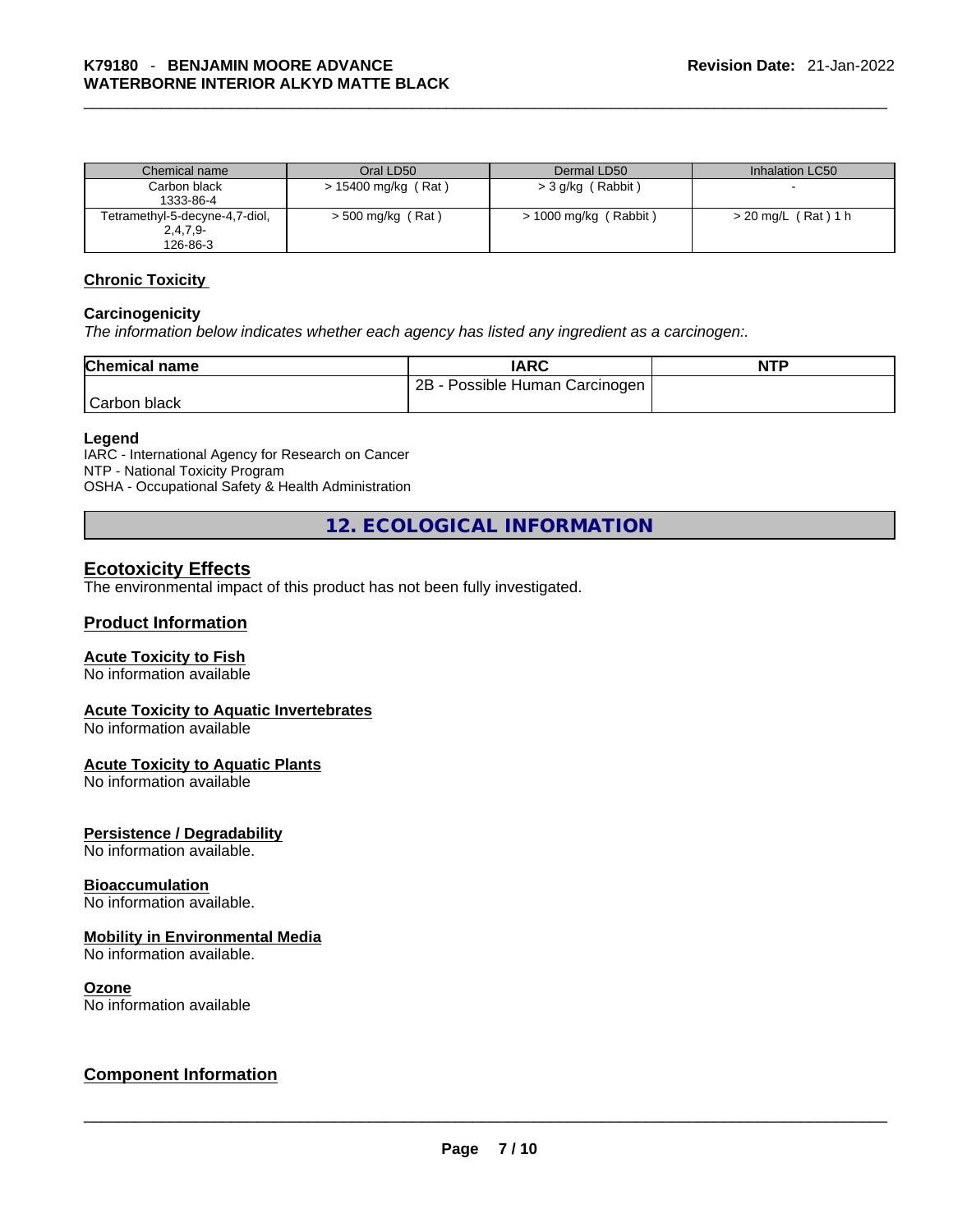## **Acute Toxicity to Fish**

Tetramethyl-5-decyne-4,7-diol, 2,4,7,9- LC50: 42 mg/L (Carp (Cyprinus carpio) - 24 hr.)

#### **Acute Toxicity to Aquatic Invertebrates**

Tetramethyl-5-decyne-4,7-diol, 2,4,7,9- LC50: 91 mg/L (Daphnia magna - 48 hr.)

#### **Acute Toxicity to Aquatic Plants**

Tetramethyl-5-decyne-4,7-diol, 2,4,7,9- EC50: 82 mg/L (Algae (Selenastrum capricornutum) - 72 hrs.)

# **13. DISPOSAL CONSIDERATIONS**

**Waste Disposal Method** Dispose of in accordance with federal, state, provincial, and local regulations. Local requirements may vary, consult your sanitation department or state-designated environmental protection agency for more disposal options.

# **14. TRANSPORT INFORMATION**

| TDG                | Not regulated |
|--------------------|---------------|
| <b>ICAO / IATA</b> | Not regulated |
| IMDG / IMO         | Not regulated |

# **15. REGULATORY INFORMATION**

# **International Inventories**

**TSCA: United States** Yes - All components are listed or exempt. **DSL: Canada** No - Not all of the components are listed. One or more component is listed on NDSL.

# **National Pollutant Release Inventory (NPRI)**

# **NPRI Parts 1- 4**

This product contains the following Parts 1-4 NPRI chemicals: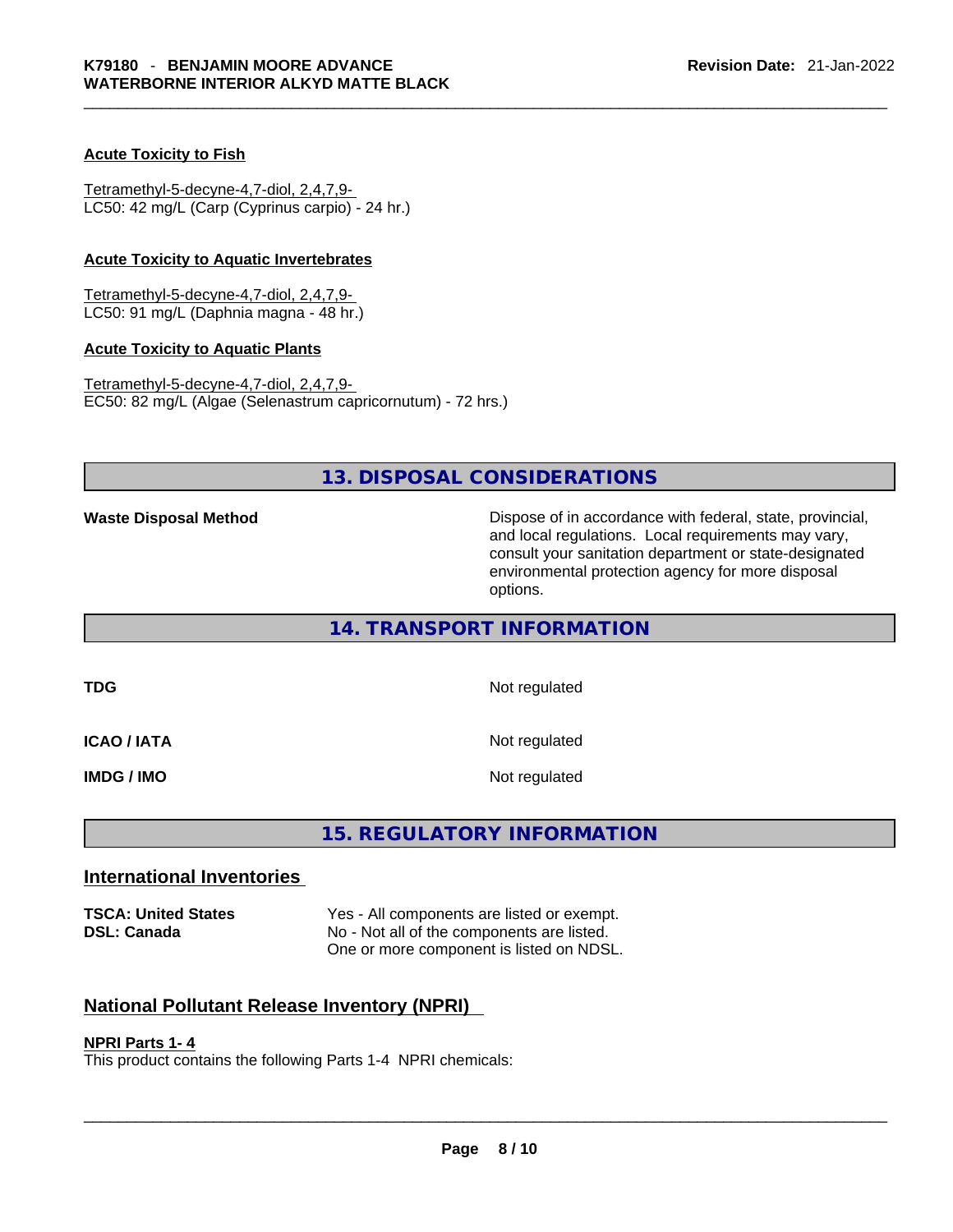# *None*

## **NPRI Part 5**

This product contains the following NPRI Part 5 Chemicals:

*None*

#### **WHMIS Regulatory Status**

This product has been classified in accordance with the hazard criteria of the Hazardous Products Regulations (HPR) and the SDS contains all the information required by the HPR.

| <b>16. OTHER INFORMATION</b>                                                                                                                                                                                                                                                                                                                                                                                                               |               |                        |                      |          |  |
|--------------------------------------------------------------------------------------------------------------------------------------------------------------------------------------------------------------------------------------------------------------------------------------------------------------------------------------------------------------------------------------------------------------------------------------------|---------------|------------------------|----------------------|----------|--|
| HMIS -                                                                                                                                                                                                                                                                                                                                                                                                                                     | Health: $1^*$ | <b>Flammability: 0</b> | <b>Reactivity: 0</b> | $PPE: -$ |  |
| <b>HMIS Legend</b><br>0 - Minimal Hazard<br>1 - Slight Hazard<br>2 - Moderate Hazard<br>3 - Serious Hazard<br>4 - Severe Hazard<br>* - Chronic Hazard<br>X - Consult your supervisor or S.O.P. for "Special" handling instructions.<br>Note: The PPE rating has intentionally been left blank. Choose appropriate PPE that will protect employees from the hazards the material will<br>present under the actual normal conditions of use. |               |                        |                      |          |  |

*Caution: HMISÒ ratings are based on a 0-4 rating scale, with 0 representing minimal hazards or risks, and 4 representing significant hazards or risks. Although HMISÒ ratings are not required on MSDSs under 29 CFR 1910.1200, the preparer, has chosen to provide them. HMISÒ ratings are to be used only in conjunction with a fully implemented HMISÒ program by workers who have received appropriate HMISÒ training. HMISÒ is a registered trade and service mark of the NPCA. HMISÒ materials may be purchased exclusively from J. J. Keller (800) 327-6868.* 

 **WARNING!** If you scrape, sand, or remove old paint, you may release lead dust. LEAD IS TOXIC. EXPOSURE TO LEAD DUST CAN CAUSE SERIOUS ILLNESS, SUCH AS BRAIN DAMAGE, ESPECIALLY IN CHILDREN. PREGNANT WOMEN SHOULD ALSO AVOID EXPOSURE.Wear a NIOSH approved respirator to control lead exposure. Clean up carefully with a HEPA vacuum and a wet mop. Before you start, find out how to protect yourself and your family by logging onto Health Canada at http://www.hc-sc.gc.ca/ewh-semt/contaminants/lead-plomb/asked\_questions-questions\_posees-eng.php.

| <b>Prepared By</b>    | <b>Product Stewardship Department</b><br>Benjamin Moore & Co.<br>101 Paragon Drive |  |  |
|-----------------------|------------------------------------------------------------------------------------|--|--|
|                       | Montvale, NJ 07645<br>800-225-5554                                                 |  |  |
| <b>Revision Date:</b> | 21-Jan-2022                                                                        |  |  |

**Reason for revision** Not available

#### **Disclaimer**

The information contained herein is presented in good faith and believed to be accurate as of the effective date shown above. This information is furnished without warranty of any kind. Employers should use this information only as a